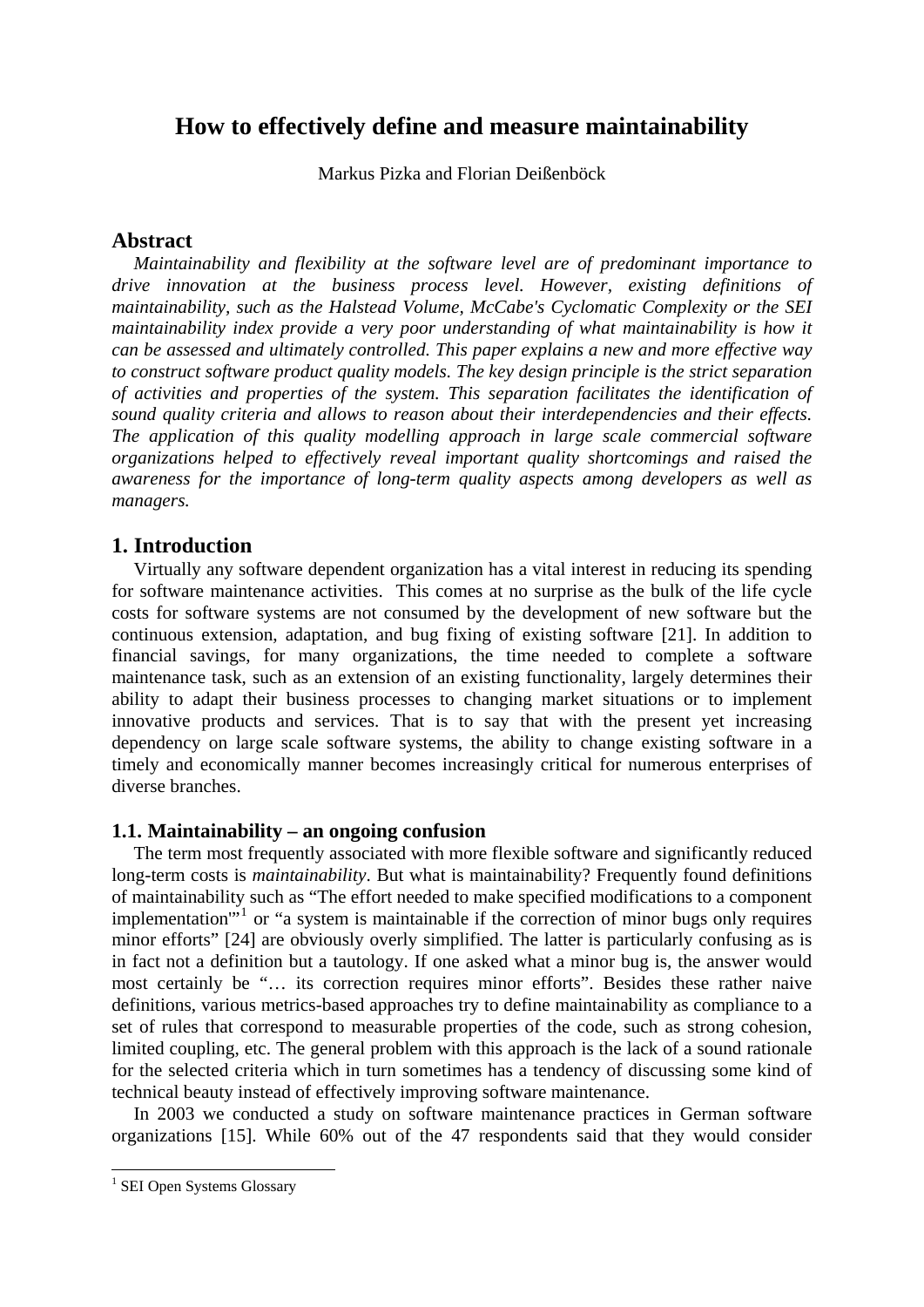software maintenance as a "significant problem", only 20% performed specific checking for maintainability during quality assurance. The criteria used by these 20% to check for maintainability differed significantly and ranged from object-orientation, cyclomatic complexity [\[18\]](#page-7-3) limited numbers of lines per method, descriptive identifier naming, down to service oriented architectures or OMG's model-driven architecture.

Hence, there is little common ground on what "maintainability" actually is, how it can be assessed, and how it could be achieved.

### **1.2. "Maintainability" is misleading**

This confusion can easily be explained and resolved by considering "maintainability" as a term. The "ility" ending is used to transform the adjective "maintainable" into a noun and thereby denote it as a property of a system. The adjective "maintainable" in turn denotes the assumption that the activity "to maintain" (verb) is a property of the object that we regard, i.e. a software system. However, the perception that the ability to maintain a system was a property of the system is very limited and neglects various other factors that have a strong influence on software maintenance activities, such as the qualification of maintainers, organizational knowledge management and adequate tools. This shortcoming is most obvious when it comes to "readability" since the ability to read is primarily not a property of the document or program to read but a question of the skills of the reader.

<span id="page-1-2"></span>Therefore, we strongly argue that maintainability is not solely a property of a system but touches three different dimensions:

- 1. The skills of the organization performing software maintenance
- 2. Technical properties of the system under consideration
- 3. Requirements engineering

<span id="page-1-1"></span><span id="page-1-0"></span> In addition to skills and technical properties as discussed above, dimension [3](#page-1-0) – requirements engineering – plays an important role in defining "maintainability" because the question how much flexibility one wants to have at what points in a software systems for which purpose sets the goals for constructing and later on assessing the required flexibility of the software system. For example, the strategy to construct the shortest possible implementation without any flexibility and restructuring or even rewriting the system in the event of significant changes might yield lower maintenance effort than designing for flexibility in-advance with numerous levels of indirection that might never be needed [\[25\]](#page-7-4).

#### **1.3. Setting the goal – cost-effectiveness**

 From a practical point of view, the ultimate goal of any effort to improve software maintenance practices has to be increasing cost-effectiveness. While the questions whether certain architectural styles or coding and documentation techniques comply with a certain standard, or are up-to-date should be rather irrelevant, the question how to minimize the time and budget needed per change request should be of paramount importance. Throughout this paper, we therefore assume that "maintainability" requirement is to be cost-effective.

 The quality model that we will introduce below respects the three different dimensions of maintainability as described above and is aligned to achieving cost-effectiveness by explicitly modelling maintenance activities which are the main drivers of software maintenance costs and putting them into relation with technical and organizational properties.

 For the reminder of this paper, we will keep cost-effectiveness in mind as the requirements dimension of maintainability and focus on finding the important technical and organizational properties (i.e. dimensions [2](#page-1-1) and [1\)](#page-1-2) that influence software maintenance productivity.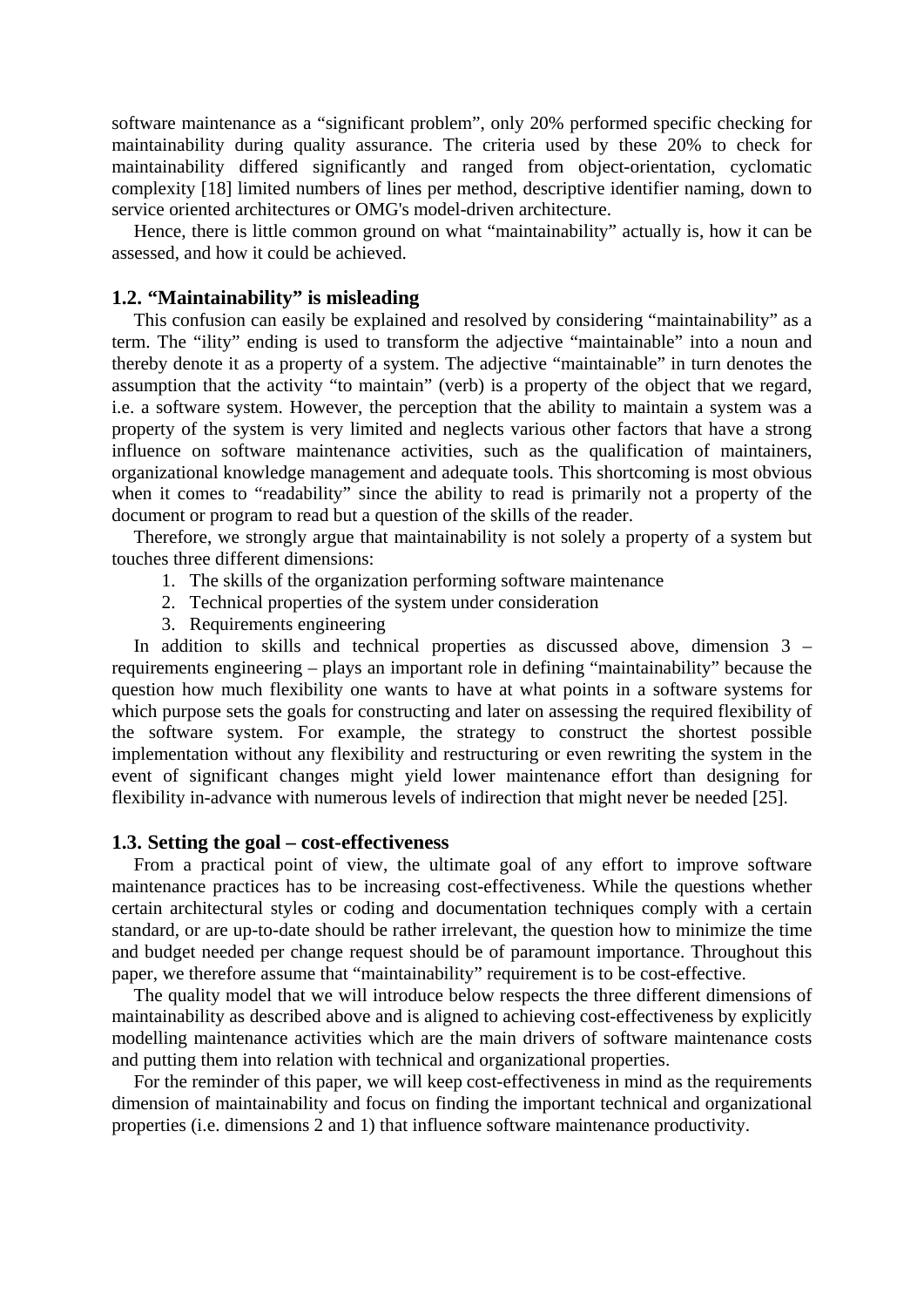#### **1.4. Effective technical and organizational criteria**

Certainly, programming and documentation guide lines as well as international standards [\[13\]](#page-7-5) list various possible criteria for the technical dimension of "maintainability". However, the missing adoption of these criteria is due to one or both of the following two shortcomings of these criteria:

- 1. too general to be assessed (e.g. modifiability) or
- 2. no sound justification (e.g. methods may not be longer than 30 lines).

 Non-assessable criteria can inherently not have any impact, unjustified ones become ignored. Therefore, effective criteria must be both well-founded and checkable. Note that we stress "checkable" instead of "measurable with a tool" since we carefully distinguish between automatic, semi-automatic and manual checking (i.e. inspections) and exploit all three possibilities.

The approach presented in this paper uses a top-down method to identify criteria that fulfil these requirements. The stepwise top-down refinement of goals into subgoals and down to checkable criteria helps to achieve completeness and allows to reason about the criteria and their interplay.

The starting point of this refinement is the breakdown of maintenance tasks into phases and activities according to [\[11\].](#page-7-6) Considering the diverse nature of activities, such as "problem understanding" and "testing" it becomes evident, that the technical and organizational criteria that actually influence maintenance effort a numerous and diverse. Psychological effects, such as the *broken window* [\[23\]](#page-7-7) deserve just as much attention as organizational issues (e.g. turnover) and properties of the code like naming of identifiers [\[5\]](#page-7-8). Each of these aspects has a significant impact on maintenance activities and therewith future maintenance costs.

# **2. Related work**

Several groups proposed **metrics-based methods** to measure attributes of software systems which are believed to affect maintenance [\[1\]](#page-7-9) [\[4\]](#page-7-10). Typically, these methods use a set of well-known metrics like *lines of code*, *Halstead volume* [\[10\],](#page-7-11) or McCabe's Cyclomatic Complexity [\[18\]](#page-7-3) and combine them into a single value, called *maintainability index*.

Although such indices may expose a correlation with economical experiences, they suffer from serious shortcomings. First, their intrinsic goal is to assess overall maintainability which is, as we claimed above, of questionable use. Second, they limit themselves to properties that can be measured automatically by analyzing source code. Unfortunately, many essential quality issues, such as the usage of appropriate data structures and meaningful documentation, are semantic in nature and can inherently not be analyzed automatically. Others important technical properties such as useful documentation and normalized data modes are outside the scope of code analysis. Lastly, the indices and the underlying metrics frequently violate the most basic requirements of measurement theory [\[9\]](#page-7-12) [\[14\].](#page-7-13) Because of this, well-known metrics, such as the Cyclomatic Complexity, are neither sufficient nor necessary to indicate a quality defect.

As the technical dimension of maintainability is a quality attribute of a system similar to security or safety [\[13\]](#page-7-5) research on software maintenance adopted many ideas from the broader field of software quality. **Quality models** aim at describing complex quality criteria by breaking them down into more manageable sub-criteria. Such models usually organize quality attributes in a tree with an abstract quality attributes like "maintainability" at the top and more concrete ones like "analyzability" or "changeability" on lower levels. The leaf factors are ideally detailed enough to be objectively assessed. The values determined by the metrics are then aggregated towards the root of the tree to obtain values for higher level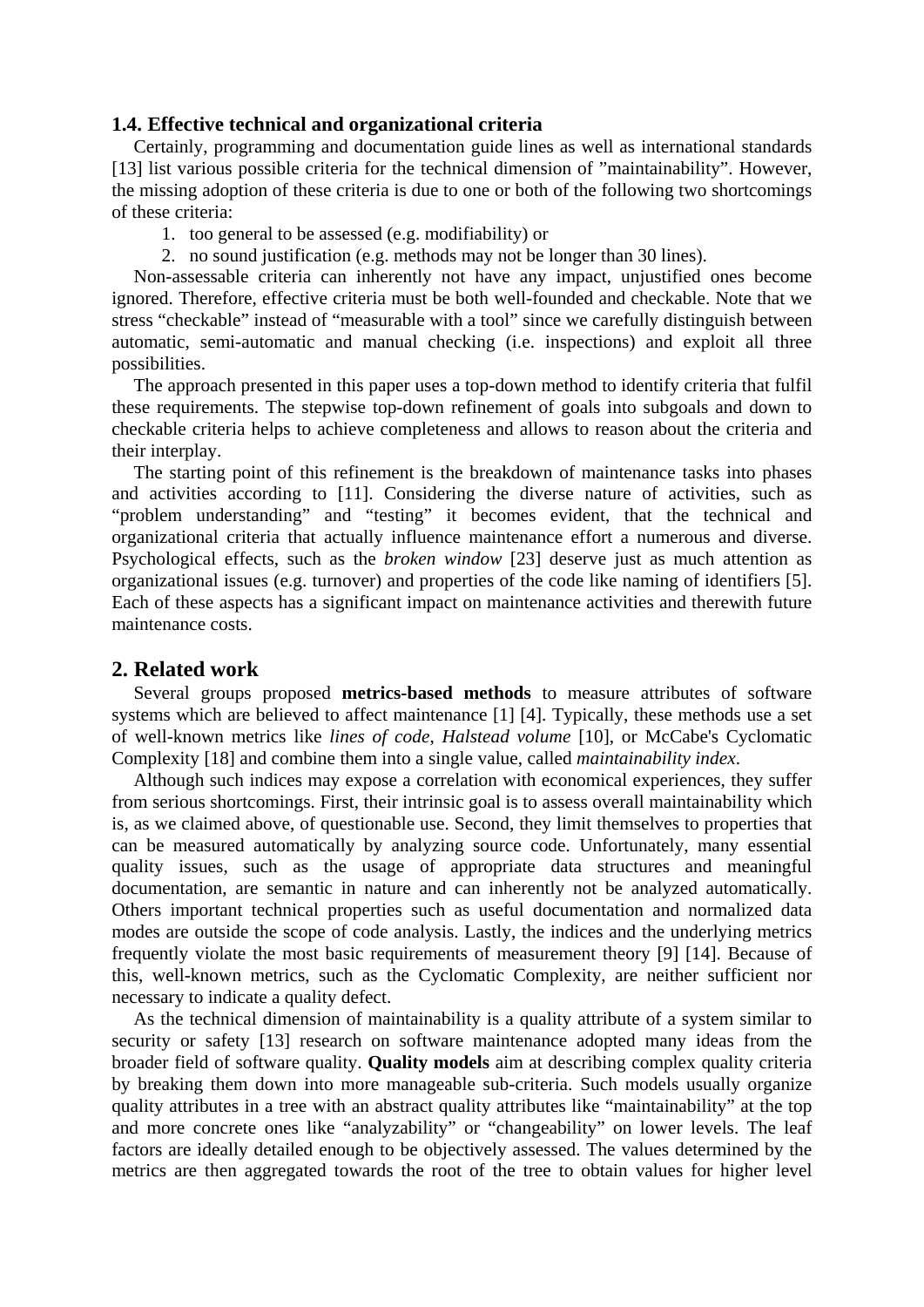quality attributes. This method is often called the decompositional or *Factor-Criteria-Metrics* (FCM) approach and was first used by McCall [\[19\]](#page-7-14) and Boehm [\[3\].](#page-7-15) Although these and more recent approaches [\[7\]](#page-7-16)[\[8\]](#page-7-17)[\[17\]](#page-7-18) are superior purely metrics based approaches, they also fail to establish a broadly acceptable basis for quality assessments. The reasons for this are the prevalent yet unrealistic desire to condense complex quality attributes into a single value and the fact that these models typically limit themselves to a fixed number of model levels. For example, FCM's 3 level structure is inadequate. High level goals like *usability* can not be broken down into measurable properties in only two steps. Further troublesome is their reluctance against properties that can not be measured automatically or aren't directly related to the product but the associated organization. E.g. it is incomprehensible why none of the models known to us highlights the influence of organizational issues like the existence of a configuration management processes on the overall maintenance effort.

Organizational issues are typically covered by **process-based approaches** to software quality like ISO 9000 or CMMi [\[20\].](#page-7-19) Albeit, the underlying assumption that good processes entail high quality products is a widely disputed misconception [\[16\].](#page-7-20) Well-defined processes are help to achieve reliability and reproducibility in software projects. However, the quality of the outcome still strongly depends on the actual skills, tools and criteria used during development.

### **3. Modelling criteria and their effects**

To provide a solid foundation for assessing "maintainability" we developed a two dimensional quality model that integrates and explains relevant technical and organizational criteria and describes their impact on actual maintenance activities. The following paragraphs describe the rationale and the structure of the model. Further details are found in [\[28\]](#page-7-21).

#### **3.1. Acts and facts need to be separated**

In an initial step we tried to answer the question "What are the factors that influence maintenance productivity?" by collecting relevant ideas from related work and building a FCM like decompositional quality model from there. Unlike Dromey [\[7\]](#page-7-16) we did not build the model bottom-up starting from the measurable criteria but tried to build the model top-down to ensure that all criteria considered relevant for maintenance productivity, independently from the question on how difficult the measurement or assessment could become, were collected.

The incremental refinement of these factors showed that preserving a consistent model that adequately described the interdependencies between the various quality criteria became soon very hard. The reason for this was that our model just like other well-known other models mixed up nodes of two very different kinds: *activities* and *characteristics of the system*. An example for this problem is shown in figure 1 which shows the *maintainability* branch of Boehm's *Software Quality Characteristics Tree* [\[3\].](#page-7-15)



**Figure 1 -** *Software Quality Characteristics*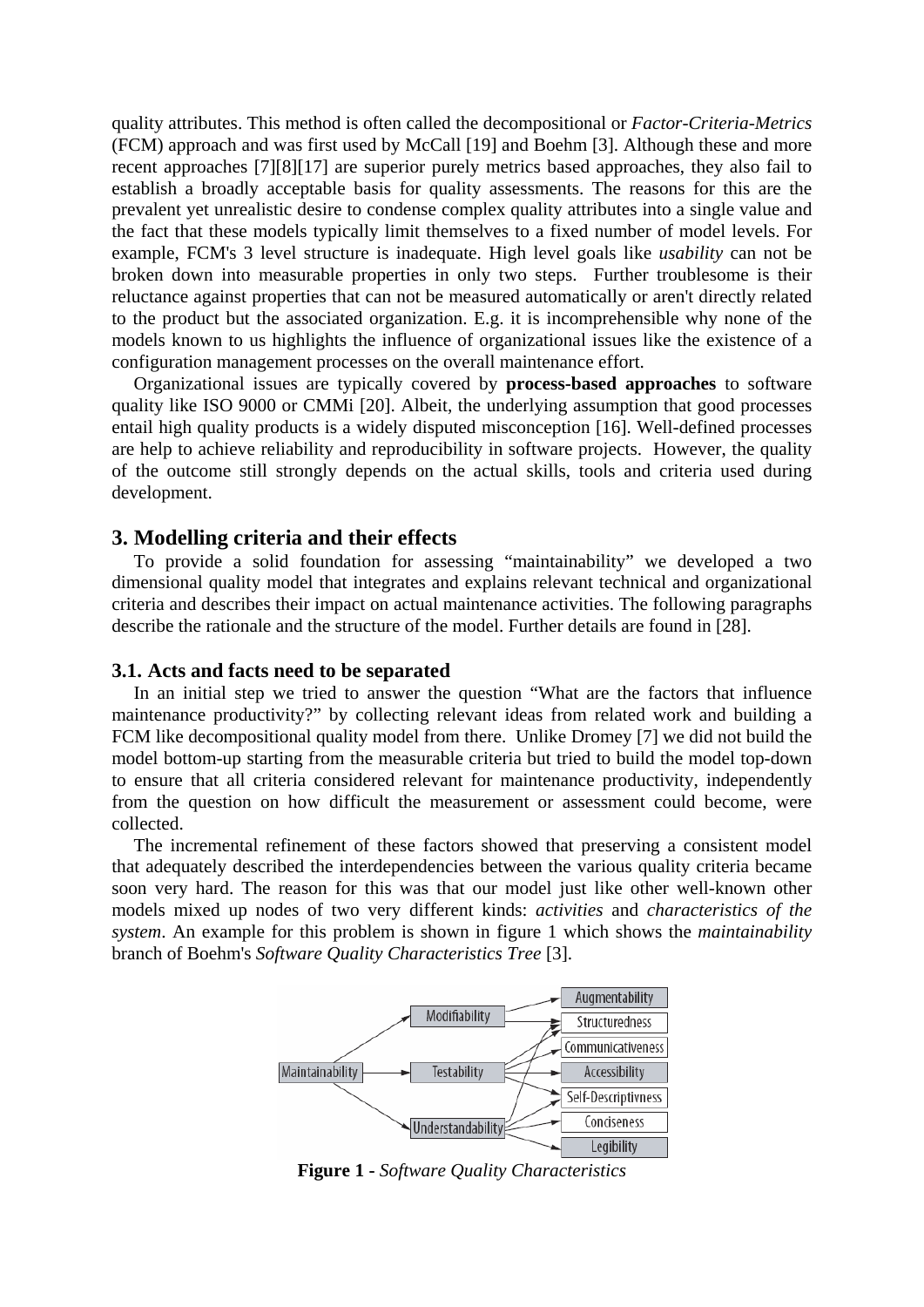Though adjectives are used as descriptions the nodes in the gray boxes refer to activities whereas the uncolored nodes describe system characteristics. So the model should rather read as: When we *maintain* a system we need to *modify* it and this activity of *modification* is somehow influenced by the *structuredness* of the system. While this may not look important at first sight we claim that this mixture of activities and characteristics is at the root of most problems encountered with known quality models. The semantics of the edges of the tree is unclear or at least ambiguous because of this mixture. And since the edges do not have a clear meaning they neither indicate a sound explanation for the relation of two nodes nor can they be used to aggregate values!

As the actual maintenance efforts strongly depend on both, the type of system and the kind of maintenance activity it should be obvious that the need to distinguish between activities and characteristics is imperative.

#### **3.2. Acts facts matrix**

The separation of activities from facts leads to a two-dimensional model that regards activities and facts as rows and columns of a matrix with explanations for their interrelation as its elements.

The selection of activities depends on the particular development and maintenance process of the organization that uses the quality model. Here, we use the IEEE 1219 standard maintenance [\[12\]](#page-7-22) as an example. An excerpt from its activity breakdown structure is shown in figure 2a. Now, the edges of the activity tree have the clear meaning of task composition. The 2nd dimension of the model, the facts about the situation, are modelled similar to an FCM model but without activity-based nodes like *readability* (2b). Again, the semantics of the edges within this tree is unambiguous though different from the activity tree.



**Figure 2 -** *Example activity (a) and fact (b) trees*

Obviously, the granularity of the facts shown in the example is too coarse for proper evaluation of the facts. In practice, we refine the situation tree stepwise down to detailed, tangible facts that we call *atomic*. Since many important atomic facts are semantic in nature and inherently not computable, we carefully distinguish three fact categories.

- 1. Computable facts that can be extracted or measured with a tool.
- 2. Facts that require manual inspection.
- 3. Facts that can be computed to a limited extent requiring additional manual inspection. One example for this is dead code analysis.

The interrelation between atomic facts and activities can be best expressed by a matrix as depicted in the simplified figure 3. The matrix points out how facts affect activities (here simplified as true/false), allows to aggregate results from the atomic level onto higher levels in both trees because of the unambiguous semantics of the edges, and also allows to crosscheck the integrity of the model. For example, the sample matrix states that tools don't affect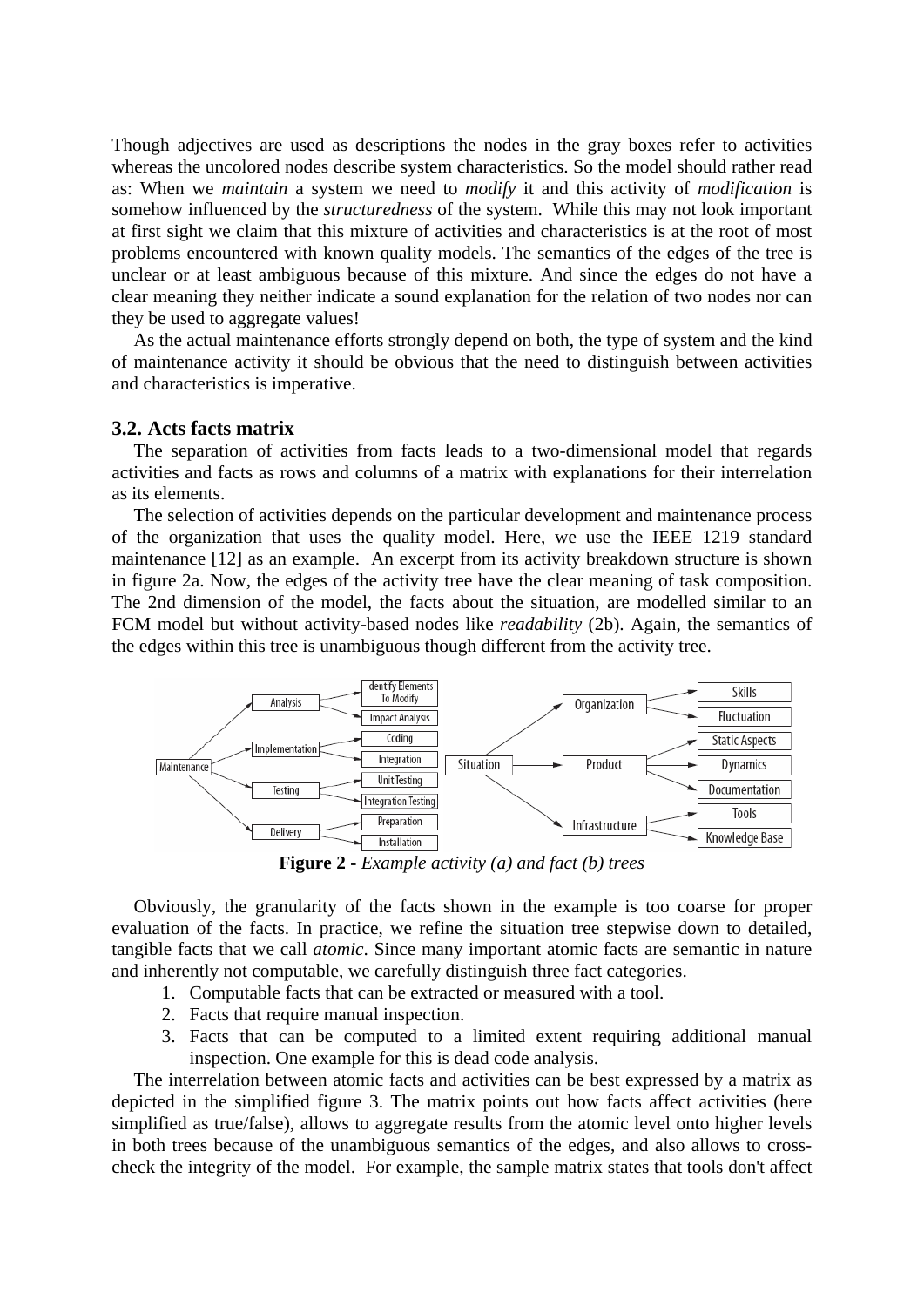coding, which is untrue and due to the incompleteness of the example, that doesn't regard tools like modern integrated development environments.



**Figure 3 -** *Matrix model explaining mainenance effort*

#### **4. Experiences**

The above described meta model was first designed and used to develop a quality model within a large scale commercial project in the field of telecommunication. The system regarded and assessed in this context consisted of 3.5  $MLOC<sup>2</sup>$  $MLOC<sup>2</sup>$  $MLOC<sup>2</sup>$  in C++, COBOL and Java, was 15 years old and under active development by 50-100 developers which completed 150 change requests per year. The quality model was later-on refined, extended and used by three further large scale and well-known industrial organization. One of these organizations now uses this model as the foundation to design its company-wide coding and documentation rules [\[26\].](#page-7-23) The other organization used it to assess the state of a significant part of its core software landscape consisting of more than 10 MLOC of legacy software written in COBOL and PL/I.

Due to confidentiality requirements detailed results of these practical experiences can not be disclosed. However, we are able to summarize important results and describe selected aspects of the concrete model instances used in these practical settings to provide further information on the practical applicability of the model.

#### **4.1. Relevant activities**

As can be expected, the task to derive the activity tree is usually merely simple and is best accomplished by transforming the software development and maintenance process of the organization with its task, subtask and activity structure into an integrated tree representation. The top most node is usually either "software development" or "software maintenance". From there it splits into the typical tasks: analyze, design, implement, test (subtasks "prepare testenvironment", "perform test case", "interpret test results", deploy ("build", "integrate", "install", "run"), document, and operate.

 While all of these activities can easily be further refined to more detailed activities from a technical point of view, the reasonable refinement is in practice limited by the possibility to monitor the actual effort. The maximum useful refinement is predetermined by the possible entries of the time recording system. The impact of changing a fact in the situation on a certain activity can not be tracked if the same activity is not recorded individually in the time recording system. Activities of this kind can only be used as a rationale for selecting a situation fact. In turn, the matrix model has helped to identify weaknesses in time recording systems and has already fostered more detailed time recording systems some organizations paving the ground for a goal-oriented and truly economics driven optimization.

1

<span id="page-5-0"></span><sup>2</sup> Million Lines of Code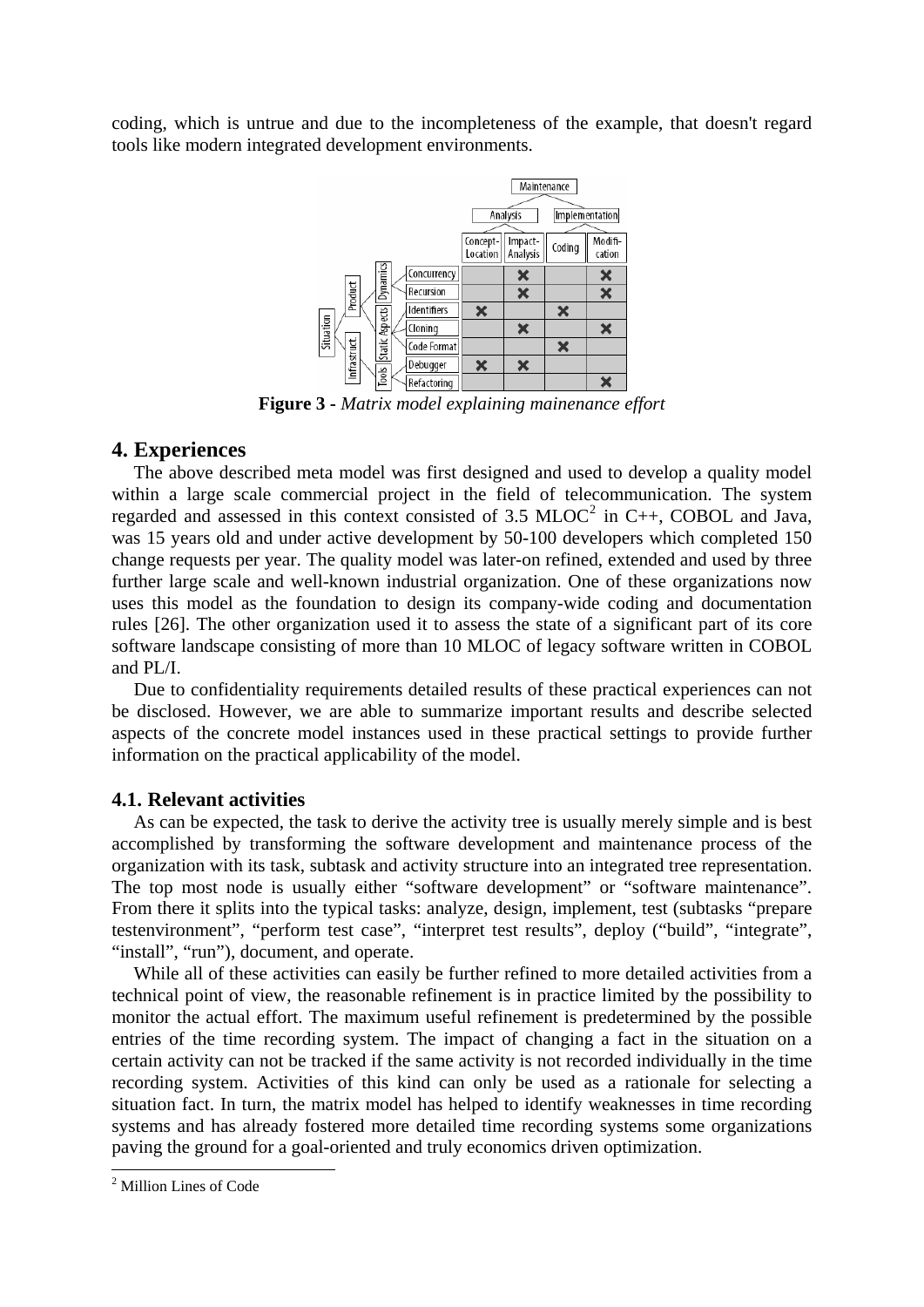#### **4.2. Facts about the situation**

 In all scenarios where the quality model was used, so far, the situation tree grew to at least 250 different facts about the situation which sounds large and complicated but is actually not surprising because the productivity of software maintenance activities is indeed severely influenced by various different aspects. Due to space constraints, we can only mention few of them to give some examples.

First of all the quality models used in practice regard not only the source code but also organizational aspects (skills, distribution of knowledge within the team, turnover, tools, structured processes, roles, test-suite, coding and documentation rules, etc.), the documentation of the system, the data model and even the actual data that is stored in the information system. The latter is usually neglected in other quality models but of high relevance. When performing changes on a large scale system, one has to ensure that the change is not only compatible with the existing code but also with the existing (legacy) data. For example, even if certain data violates new assumptions, such as a minimum or a maximum allowed time-stamp, the existing data either needs to be transformed or the new functionality must be prepared for possible exceptions to its rules. In both cases, the legacy data significantly increases the time need for the activities "impact analysis", "design", "implementation", and eventually "deploy".

Similar to that, we and our industrial partners found various aspects of data models of particular importance. We therefore introduced metrics about the data model such as max. number of primary key attributes per table, max. number of attributes per table and number of entries per table. In practical settings these facts proved to be highly useful to detect duplicated attributes (e.g. in a table with more than 150 attributes), lack of normalization and further shortcomings that negatively influence various activities.

Among the many important facts of the source code sub tree of the situation tree, we found two facts as extremely helpful. First is the code redundancy, second is IF-ratio – i.e. the number of simple conditionals ("IF") per 1000 lines of code (kLOC). We argue that redundancy duplicates the effort needed for analysis, implementation and testing. As described in [\[27\],](#page-7-24) we consider redundancy as a main cost driver in software maintenance. In our practical work, we frequently found systems with 40% redundancy but also encountered systems with 90% redundancy! The IF-ratio proved to deliver a useful indicator for the algorithmic model behind a software system respectively its design. While well-structured systems typically expose a rate of 20-30 IFs per kLOC, we detected in legacy systems values of 60 and up to 100 IFs per kLOC. The main reason detected for these striking values were consistently change requests that were performed under strong pressure of time by simply adding new cases and exceptions to existing algorithms. The consequence of this is that analyzing and testing such systems becomes extremely difficult and time-consuming.

#### **4.3. Using the quality model for assessments**

Using the proposed quality model for assessing the state of large-scale software systems has proved to yield valuable information for both technical staff as well project and product managers. In all cases, the unusual criteria used in the model revealed severe weaknesses that were not regarded before, e.g. 90% redundancy or an average 20 times repetition of constant values. In addition to this, the integration of the two dimensions activity and situation in this model provided a common ground for members of the technical staff and manager to identify possible optimization. The model allows developers to explain the commercial impact of a property of the organization or the system to managers. In turn, manager use the model to identify the facts about the situation the drive unwanted costs of certain activities.